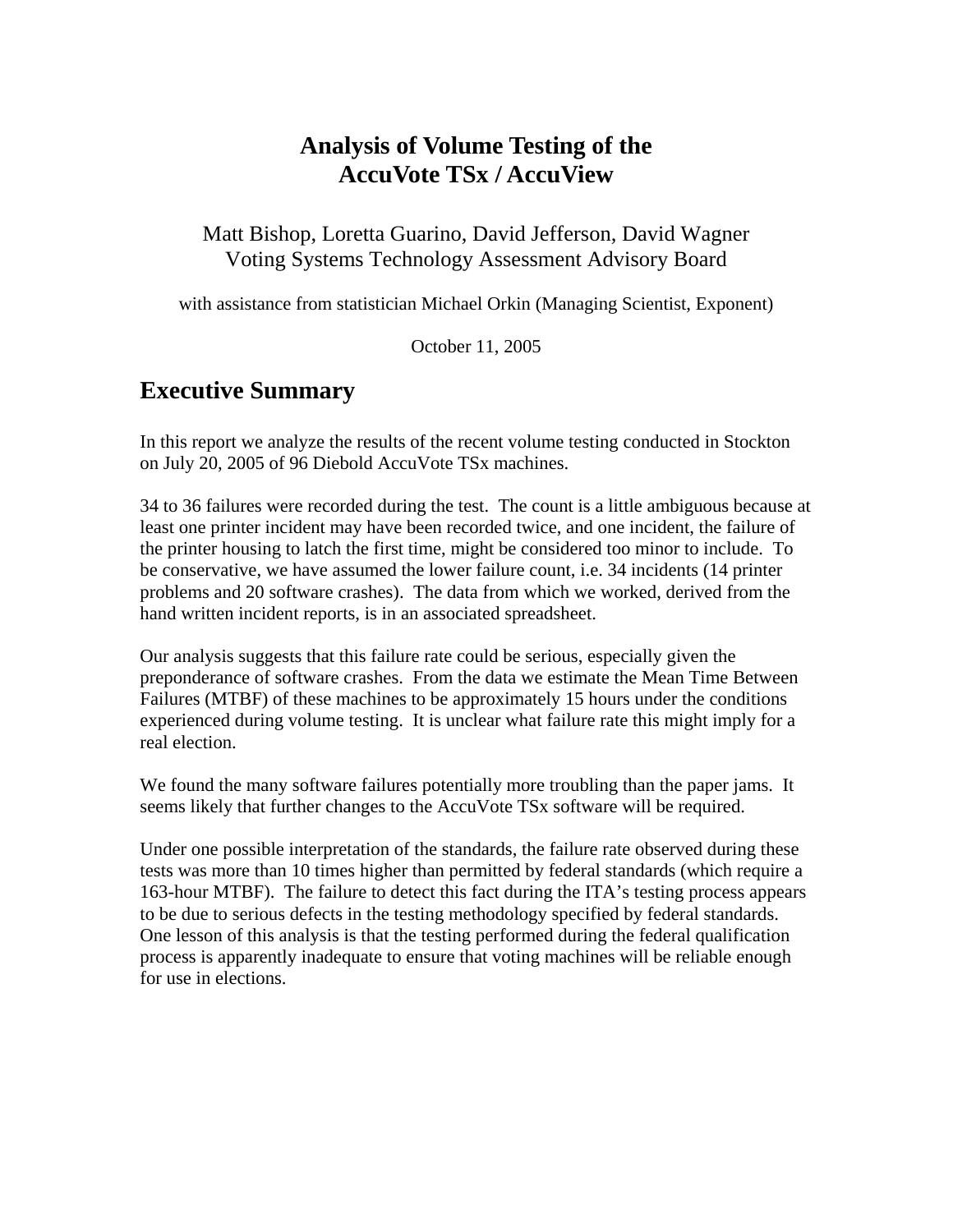# **Introduction**

On July 20, 2005, 96 Diebold TSx DREs with AccuView printers machines were tested by the Secretary of State's office over a period of 5.33 hours in a setting designed to emulate a real election. This appears to be a first: as far as we are aware, no controlled test of this scale has ever been performed before anywhere. Thus, this provides an opportunity not only to assess the reliability of the TSx, but also to examine the effectiveness of volume testing in general.

This report is in three parts: (a) we analyze the data collected during the volume test, and draw conclusions about the reliability of the TSx; (b) we discuss the implications for how to recover from failures; (c) we evaluate several possible methods that the State of California could use to enhance reliability testing of voting machines.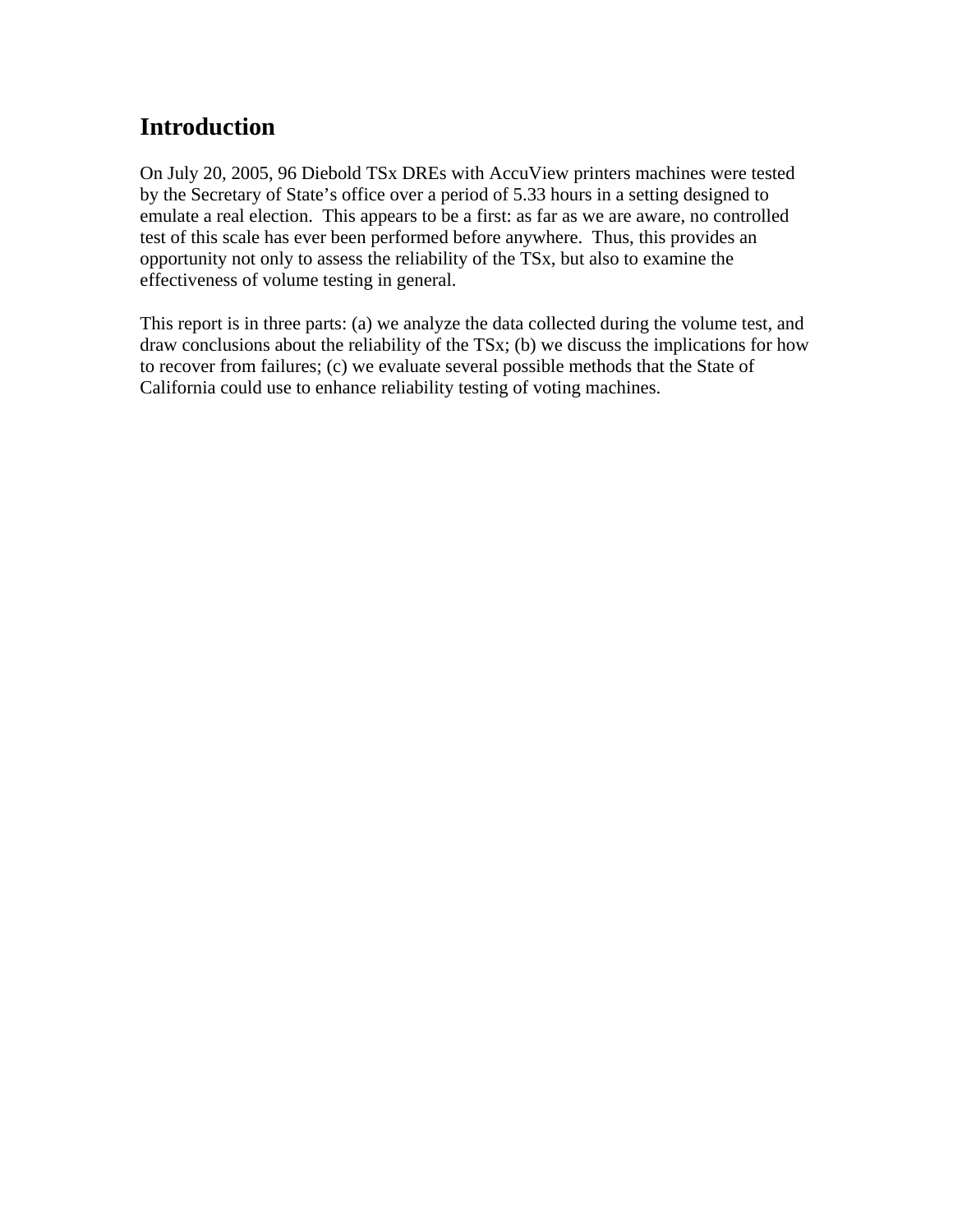## **Analysis of the TSx Volume Test**

The volume test was performed as follows. First, 96 TSx machines were set up two days in advance and "burned in," and local election officials and contractors were invited to help test them. On July 20, approximately 48 people showed up and tested the machines from 9:00am to 4:00pm. The machines were in use for a total of 5.33 hours, after subtracting for several breaks during which the machines were not used. Each tester was assigned two machines. Each failure encountered was recorded by one of three recorders. Recording was not uniform; a typical entry recorded some subset of the machine number, machine serial number, time of failure, type of failure, method used to remediate the failure, ballot number when the failure occurred. However, few entries contained all of this information. For some of the machines, the recorders also provided us with the final count of the number of ballot images recorded electronically and/or the number of VVPAT images printed.

To simplify analysis, we first transcribed this data into a uniform format, with one row for each recorded failure. A spreadsheet is appended to this report containing the data we used.

**Overview of results.** We found that there were 34 failures, spread across 29 distinct machines. We classified each failure into one of two categories: (a) printer jams, and (b) software failures, where the touchscreen machine crashed, froze, hung, or reported an unrecoverable error condition. The 34 failures broke down into 14 printer jams and 20 software failures, with 12 machines experiencing at least one printer jam (2 machines suffered from 2 printer jams) and 18 machines experiencing at least one software failure (2 machines encountered 2 software failures). One machine experienced both a printer jam and a software failure. We discuss both printer jams and software failures in further detail below.

One way to characterize the rate at which failures occur is by calculating the Mean Time Between Failures (MTBF). This is the metric that is used in federal standards. However, depending upon the cause of failures, the failure rate might vary depending upon the environmental conditions and how heavily the voting equipment is used, so the MTBF metric must be interpreted with caution. Another possible metric is the Mean number of Votes Between Failures (MVBF). The latter metric would be more appropriate if the number of failures is expected to vary directly with the number of votes cast, rather than the amount of time that the machine is turned on. Therefore, we calculate both metrics.

Another issue is that software failures are potentially more serious than printer failures. All of the printer failures encountered in the volume test were recoverable. In contrast, as we discuss later, software failures can potentially have a more severe impact. Therefore, we analyze printer and software failures separately. Because we expect the number of printer failures to be proportional to the number of votes cast, not the number of hours the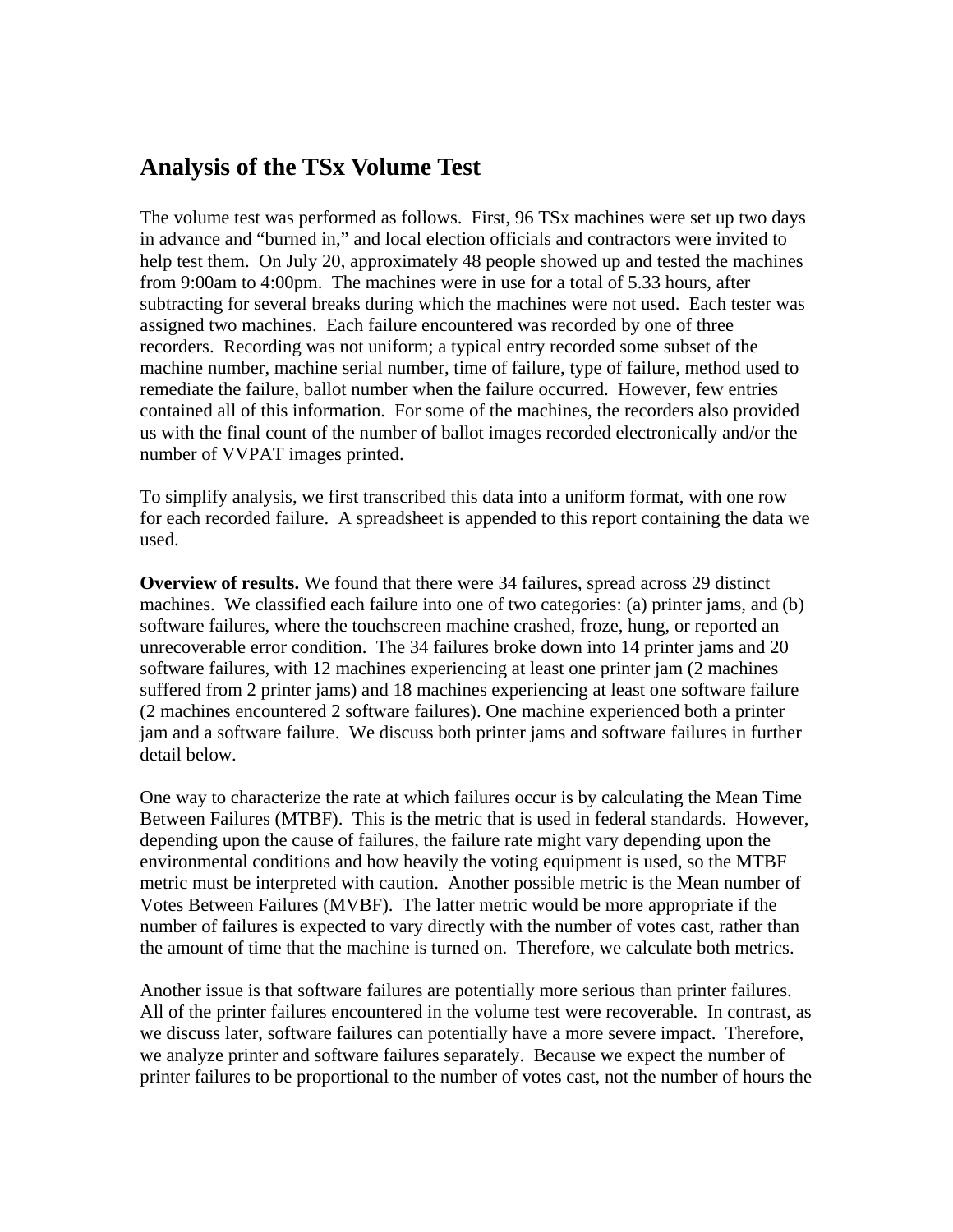equipment is in use, the MVBF is likely to be a much better measure of printer failures than the MTBF.

Working from the data collected during volume testing, we estimated both the MTBF and MVBF of the combined TSx/AccuView unit. When considering only software failures, the estimated MTBF is approximately 25.6 hours. This means we expect a typical TSx machine to experience a software failure about once every 25.6 hours, under the conditions experienced during the volume testing. The estimated MVBF, when considering software failures only, is approximately 536 votes, meaning that one might expect a software failure about once every 536 votes. The mathematical computations are given later.

When all failures are included, our computations indicate that the MTBF is approximately 15 hours, under the conditions experienced during the volume test, and the MVBF is 315 votes. Again: we caution that the MTBF may be misleading when printer failures are included; we mention the aggregate MTBF only because it is the metric used by federal standards.

This failure rate has consequences for the availability of these machines. During a typical election, the polls are open for 13 hours. If the conditions during a real election were comparable to the conditions during the volume test, then we could use the MTBF to estimate the number of failures likely to be observed during an election. For instance, if we assume that we can recover from printer jams, but machines are taken out of service upon any software failures, then such calculations would suggest that almost 40% of machines would experience a software failure and need to be taken out of service, leaving only 60% of machines in working order by the close of polls. However, in practice this is likely to overestimate the number of failures. During the volume testing, the machines were in heavy use throughout the 5.33 hour testing period. In contrast, in a real election machines might be idle for a longer period of time, and it is likely that votes would be cast at a slower rate during a real election.

The MVBF is likely to yield a better predictor of the frequency of software failures. It seems more likely that TSx failures may occur at a rate that is directly proportional to the number of votes cast, not the number of hours in operation. During the volume test, an average of 111 votes were cast per TSx machine. If each TSx machine received the same number of votes in a real election, then one could expect to see a similar fraction of machines failing during election day as observed during the volume test. During the volume test, approximately 20% of machines experienced a software failure, so one might expect roughly 20% of machines to experience a software failure and need to be taken out of service during an election of comparable scale.

Under these assumptions, some polling places would be left without any working machine by the end of the day. Obviously when the failure rate is this high, recovery from failures is a critical issue. We return to recovery issues later.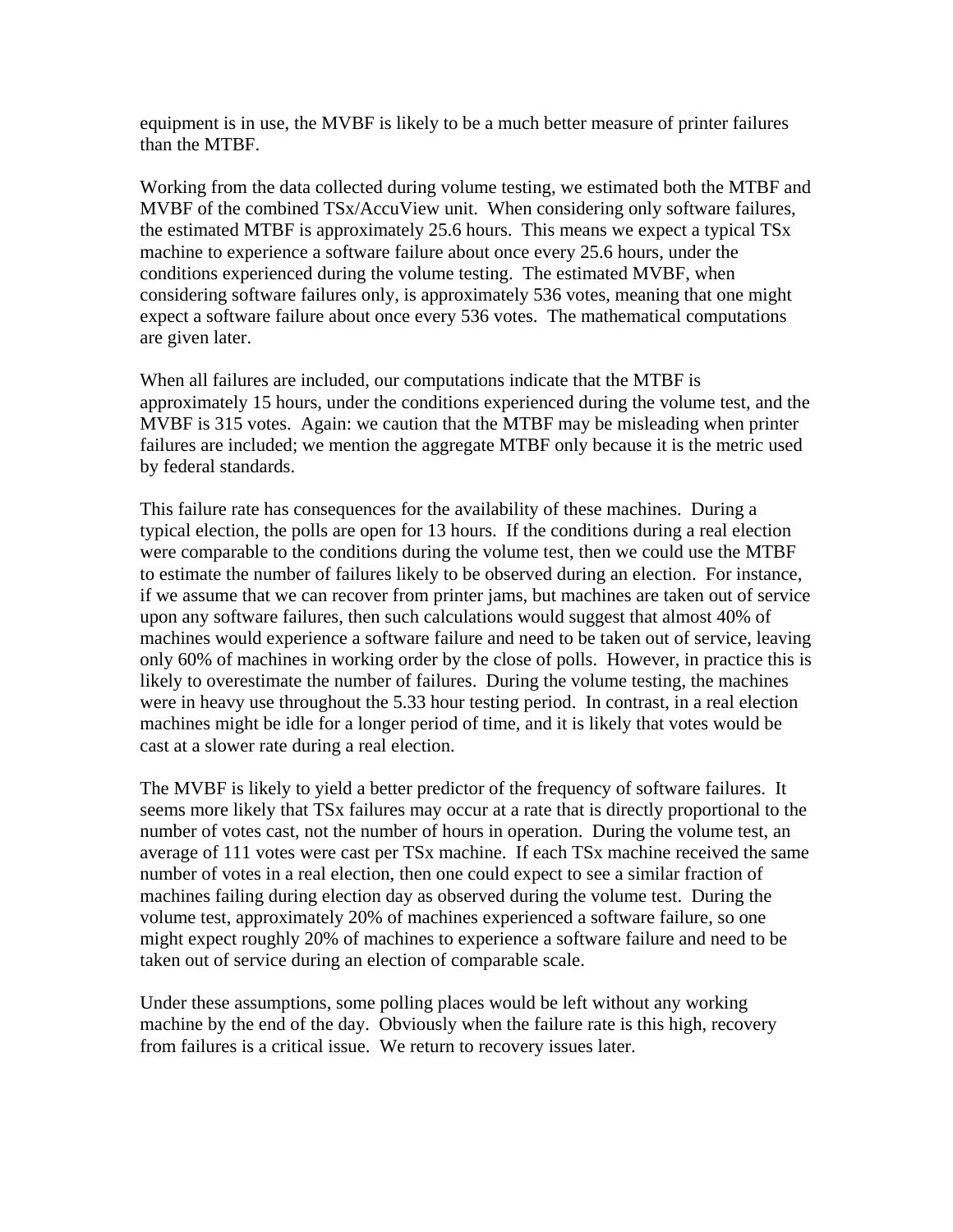The observed failure rate appears to be far larger than the MTBF called for in the relevant federal standards. Both the 1990 and 2002 FEC standards require a MTBF of at least 163 hours. On the surface, then, the aggregate failure rate observed during the volume test would appear to be more than 10 times higher than permitted.

That said, it is not entirely clear how to compare the observed MTBF rates with the requirements in the FEC standards. The FEC standards specify a particular measurement methodology: the MTBF is to be calculated by counting the number of failures observed as the ITA performs its test duties. Unfortunately, the FEC's methodology is quite ambiguous and seems to do a poor job of mimicing real-world election conditions. In comparison, the volume tests do a much better job of evaluating voting equipment under realistic conditions, because volume testing involves live humans casting votes in an environment intended to simulate an election. Therefore, we were finally unable to resolve precisely how the volume tests compares to the FEC's standard of 163 hours MTBF, though it is clear that the failure rate observed during volume testing was very high.

These calculations provide evidence that the failures observed during the July 20th test are serious. It is hard to escape the conclusion that any system with failure rates this high is not ready for use in an election.

### *Calculation of the Mean Time to Failure*

In our analysis of the Mean Time Between Failures (MTBF) we assume that the failure rate is constant; this is appropriate in situations where there are neither "burn-in" nor "wear-out" effects, as is the case here. We also assume that failures occur independently of one another, i.e. one failure does not increase or decrease the probability of another. From this it follows that the failure process is memoryless, i.e., the probability of failure for any period of time does not depend on the past history of the machine. Mathematically this is equivalent to assuming that that the number of failures in a given time period has a Poisson distribution, and that the length of time between failures has an Exponential distribution.

There were 96 machines tested for 5.33 hours each. This corresponds to 511.68 total test hours. There were 34 failures of various types.

Including all 34 failures, the estimated MTBF is  $511.68/34 = 15.05$  hours. Given our assumptions, this is also an estimate of the mean of the underlying Exponential distribution. Based on the data available, we can say with 95% confidence that the MTBF is between 10.8 hours to 21.6 hours. The MVTF is  $10720/34 = 315$  votes.

Considering only the 20 software failures, the estimated MTBF is  $511.68/20 = 25.6$ hours. The estimated failure rate (mean number of failures per unit time) is 1/25.6. Considering only software failures, the 95% confidence interval for MTBF is 16.6 hours to 41.9 hours.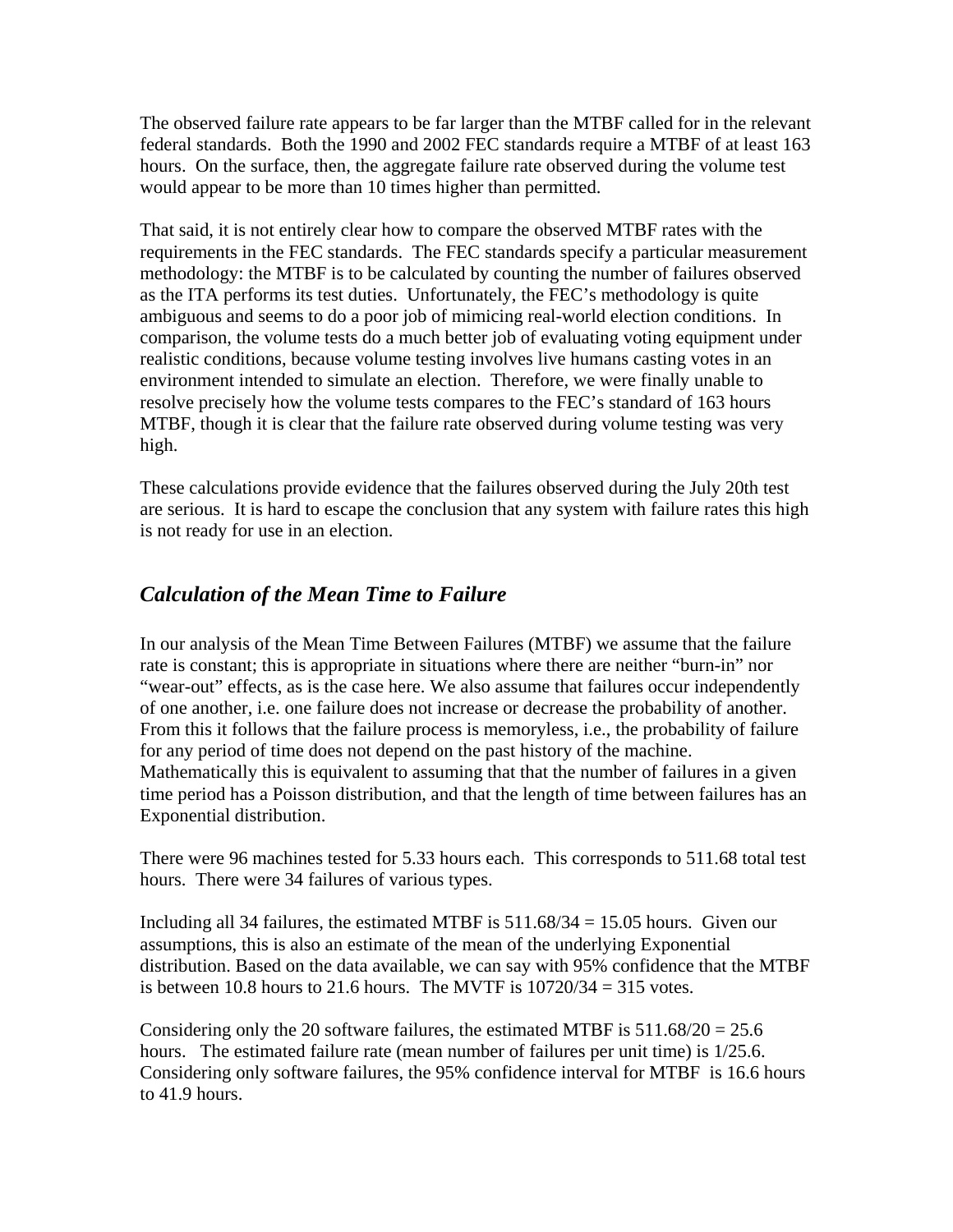There were 10,720 votes cast during the volume testing. Considering only the 20 software failures, the estimated MVBF is  $10720/20 = 536$  votes.

#### *Analysis of Printer Jams*

The first category of failures observed were printer jams of various kinds. Most of these were paper jams. Generally speaking, printer jams can be classified into "bottom jams" and "upper jams". Blank paper is fed from a paper supply reel (the "bottom" of the paper path) to the printer, where the VVPAT record is printed. The paper then travels past a window where it can be inspected by the voter, and finally on to the paper take-up reel in the security canister (colloquially, the "top" of the paper feed path). A bottom jam is one that occurs in the part of the paper feed path before the paper enters the printer, e.g., between the supply reel and the printer itself. An upper jam is one that occurs after the printer, e.g., between the printer and the take-up reel.

**Results.** There were 14 printer jams in all. Unfortunately, it is difficult to classify these further: according to the data we have, there was 1 reported upper jam, 3 reported bottom jams, and 10 paper jams whose location was not specified.

Many of the printer jams caused a loss of VVPAT records. For 13 of the 14 jams, we were provided with a final count of the number of VVPAT records on the affected machine as well as a final count of the number of electronic ballot images recorded. (For machine #42, no count of VVPAT records or of electronic ballot images was provided.) For 6 of these 13 cases where counts were available, the number of VVPAT records matched the number of electronic ballot images, and so we assume no VVPAT records were lost. However, for the other 7 jams, some number of VVPAT records were lost. These involved 6 distinct machines; machine numbers #8, #10, #33, #45, #55, and #60 were associated with 1, 5, 4, 2, 1, and 8 lost VVPAT records, respectively. Machine #10 experienced two printer jams. In total there were 21 lost VVPAT records, out of a total of 1535 ballots cast on those particular machines.

In every case where a printer failure occurred, the loss of VVPAT records would be evident upon inspection of the paper trail. In every such case, the paper stopped advancing and the printer overprinted multiple lines of text to the same place on the paper. This condition would be easily noticeable by anyone inspecting the VVPAT records. Further, in such a case the number of lost VVPAT records could be easily bounded by reconciling the number of ballots cast against the polling place rosters.

**Risks.** The loss of VVPAT records would be problematic during any recount of the VVPAT records. If the VVPAT were to govern in the event of any discrepancy between the electronic and paper records, as is apparently required by the newly signed bill SB 370, then lost VVPAT records might constitute lost votes.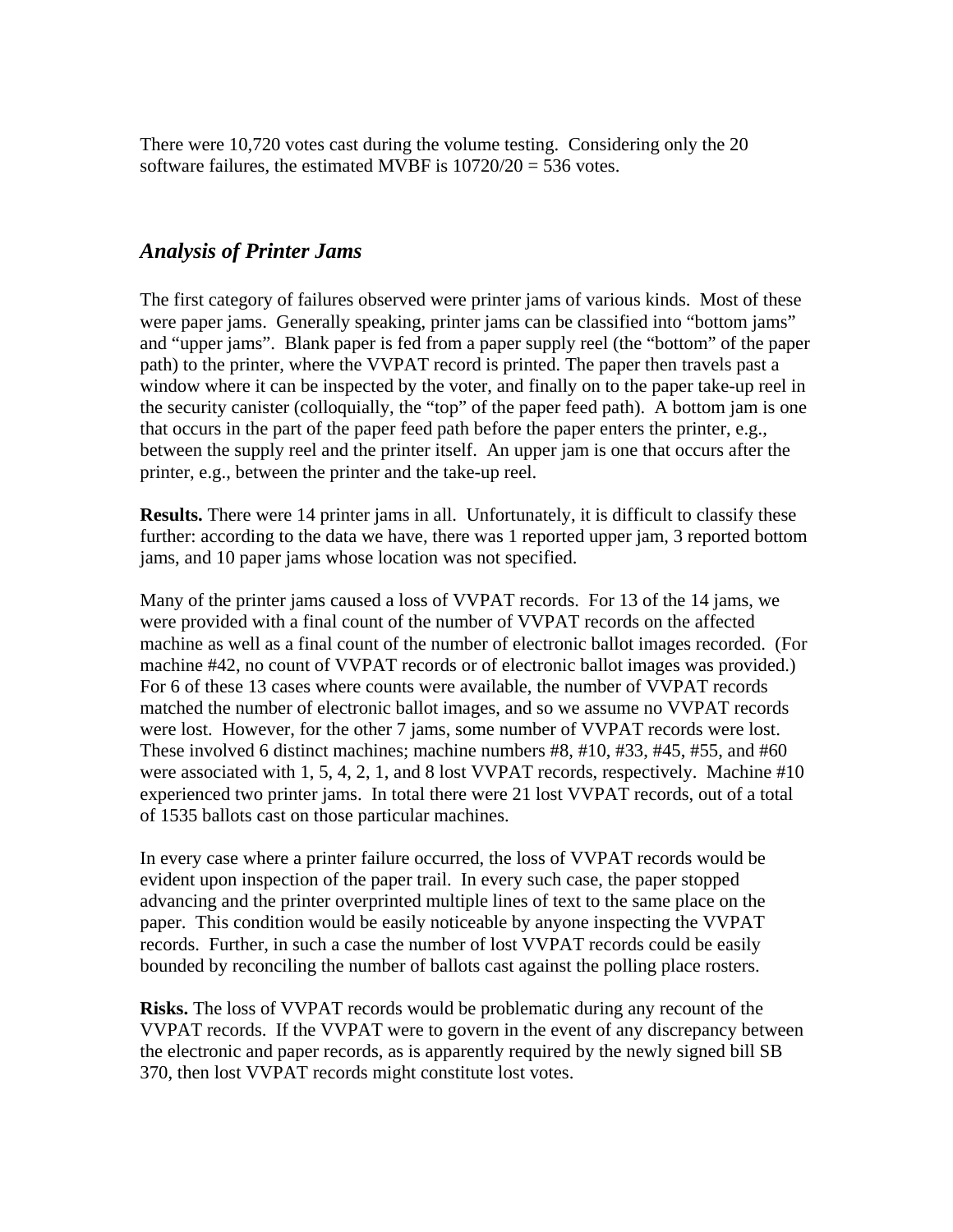### *Analysis of Software Failures*

There were also many software failures observed during the June 20th tests. Frankly, we find the software failures more problematic than the printer jams.

The software failures took several forms. For some of the failures, the machine reported a fatal error and was unable to proceed. Other failures left the machine stuck, hung, or frozen in some state and unresponsive to voter input.

Generally speaking, there were two broad categories of failures. In the first category, the software failure occurred after a ballot was cast. In the second category, the machine froze immediately after a voter activation card was inserted, and the screen continued displaying the same message (indicating successful casting of a ballot) left over from the previous voter.

In all cases, the voter was provided feedback on whether their ballot had been cast or not, and the VVPAT records were consistent with the electronic records in each case. **Results.** In all, there were 20 software failures. Two machines experienced 2 software failures in close proximity, which suggests that the existing recovery procedures may not always repair the error condition.

**Risks.** In general, we are concerned that the prevalence of software failures during the June 20th test may indicate software quality problems in the TSx. It is possible that these failures are a sign of a large number of other latent software defects. As far as we know, there has never been another volume test of the TSx that tests the machine under realistic conditions, and generally at best spotty records kept of any failures that may occur during elections, so there is no way to know the extent or magnitude of the software quality problem.

It is possible that votes could be lost or corrupted by software failures such as those detected in the June 20th test. For instance, there were failures where the TSx crashed or hung when attempting to cast a ballot or to remove the voter smartcard, and these could easily have led to the ballot going unrecorded or recorded inaccurately. In the worst case, vote files could be corrupted or truncated when software failures happen. We believe that this issue warrants further investigation before any modified versions of the TSx are certified.

The fundamental barrier to analysis of these software errors is the lack of access to source code for the TSx. With access to this material, it would be possible to identify the cause of each software failure, diagnose the defect in the software, and ascertain the magnitude of the defect. Lacking source code, though, we have no way to perform such an independent evaluation. This is a very unsatisfying position to be in.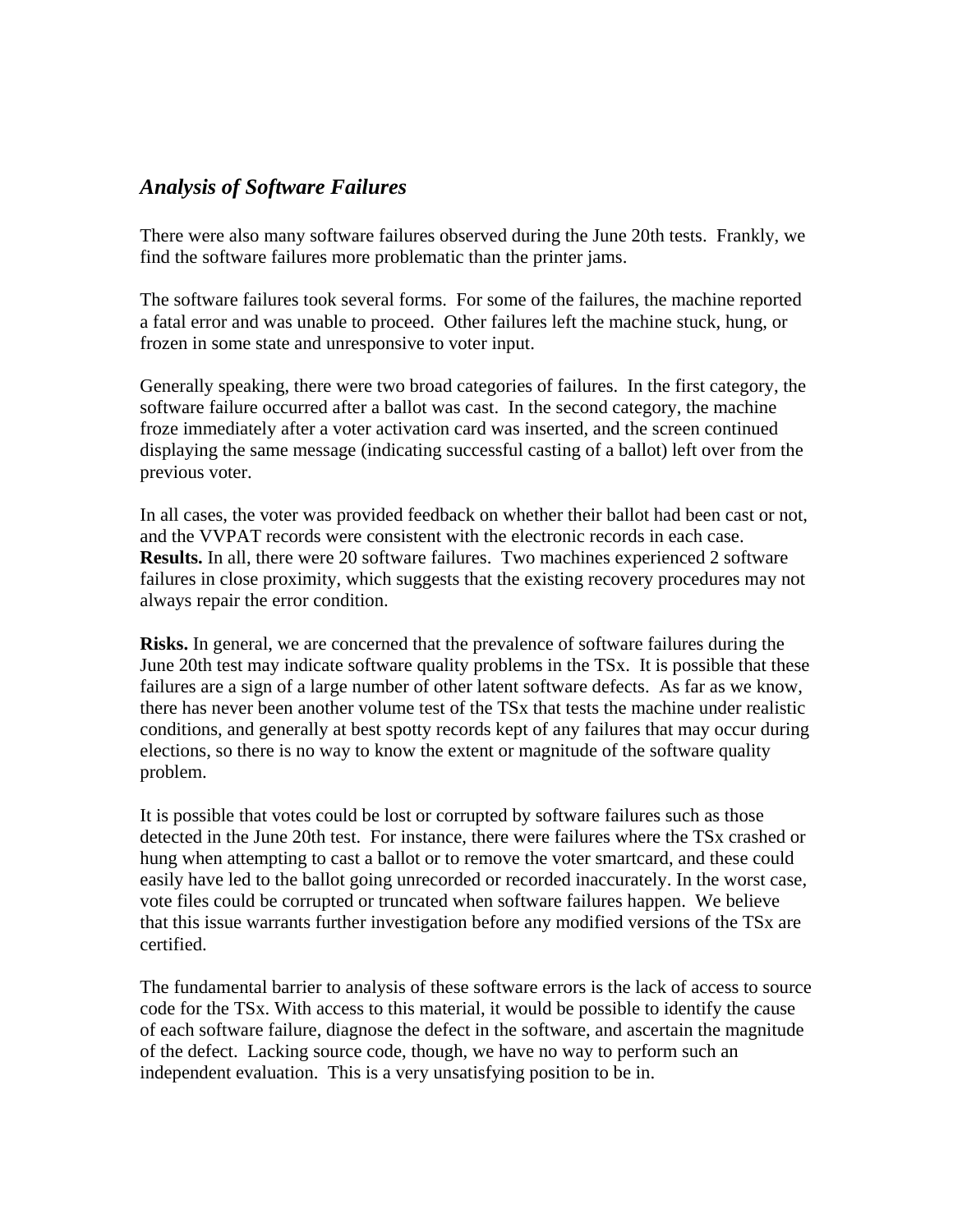We believe these failures constitute one of the strongest arguments for the State of California to take possession of, or otherwise arrange for unfettered access to, the full source code and binary executables for all electronic voting machines. In the absence of access to source code, the State may wish to consider demanding from the vendor a comprehensive itemized accounting of the cause of each software failure, complete with enough technical details that independent technical experts can confirm the vendor's account for each. Even with such an accounting, however, is that there is no way to know whether the defects have been fixed satisfactorily (as opposed to just hidden), or whether they represent symptoms of more serious architectural flaws, without access to the source.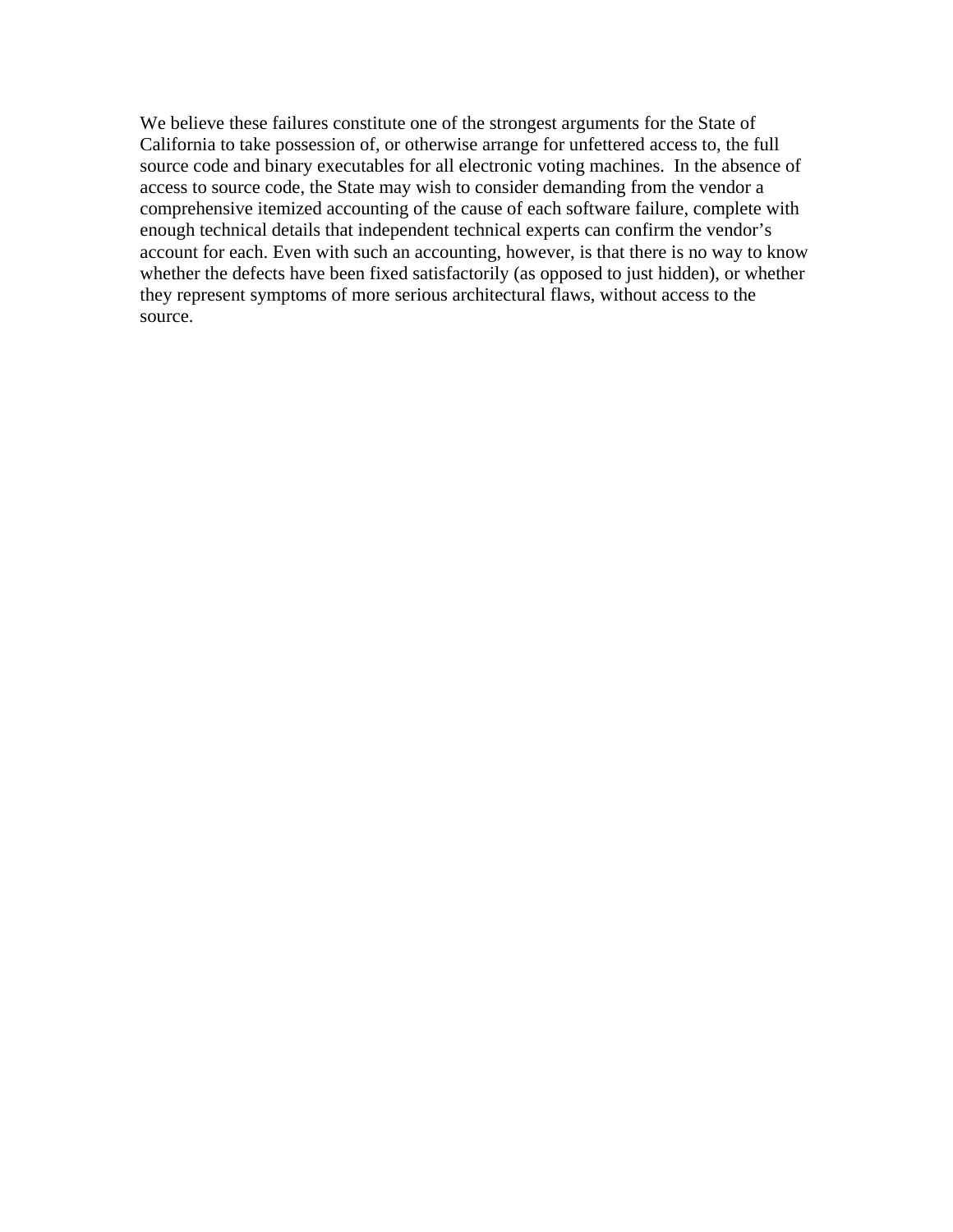## **Recovering from Failures**

When failures occur, poll workers need to have some way to recover from, or otherwise respond to, the failure. Of course, different kinds of failures require different recovery strategies. We believe that some procedures are needed to deal with the most common kinds of failures. In this section, we discuss several options for recovery.

There are several challenges with repairing machines in the middle of a running election. First, the amount of training that poll workers receive is limited; if repair is a delicate operation then repairs may not always be performed correctly. Second, there is not always a lot of time to perform detailed operations during a hectic election day. Finally, the biggest fear is that a failed repair may actually make things worse: for instance, certain kinds of software failures might cause the vote file to be corrupted invisibly, and then continuing to vote on that machine not only destroys the chance of fixing this corruption through careful forensic analysis, but it may actually lead to overwriting or destruction of prior and future votes. We discuss each of these risks in detail later. For these reasons, the safest repair is almost always to take a machine out of service and inspect it after the election when there is time to do the job right.

Generally speaking, the greater the rate of failures, the greater the need for advance planning on how to recover from them. This leads to two broad policy options for dealing with failures.

**Option 1.** *Ensure that failures are very rare, and adopt simple procedures*. This approach requires that the certification process verify that the failure rate of the machine will be very low. Once this determination has been made, there is little need for sophisticated failure recovery strategies, and one might specify that any machine that encounters a failure is simply taken out of service. No complicated poll worker training is needed; and it is easy to have confidence that a failed machine will not affect future votes.

**Option 2.** *If failures are expected, develop detailed and sophisticated procedures for failure triage, repair, and recovery.* These procedures might specify how to recognize different kinds of printer jams or crashes, which kinds can be repaired and how to repair them, and which kinds cannot be safely repaired. These procedures must ensure to a high level of confidence that the recovery strategy will preserve the integrity of the vote and the VVPAT, will not violate voter privacy, and will reliably bring the machine back to proper working condition. However, this approach does have significant disadvantages. For many of the failures observed in practice, developing safe recovery strategies is delicate and tricky business, so there is a heightened risk that the recovery strategy itself will fail or perhaps even make things worse from time to time. Moreover, this approach places a significant additional training burden on poll workers.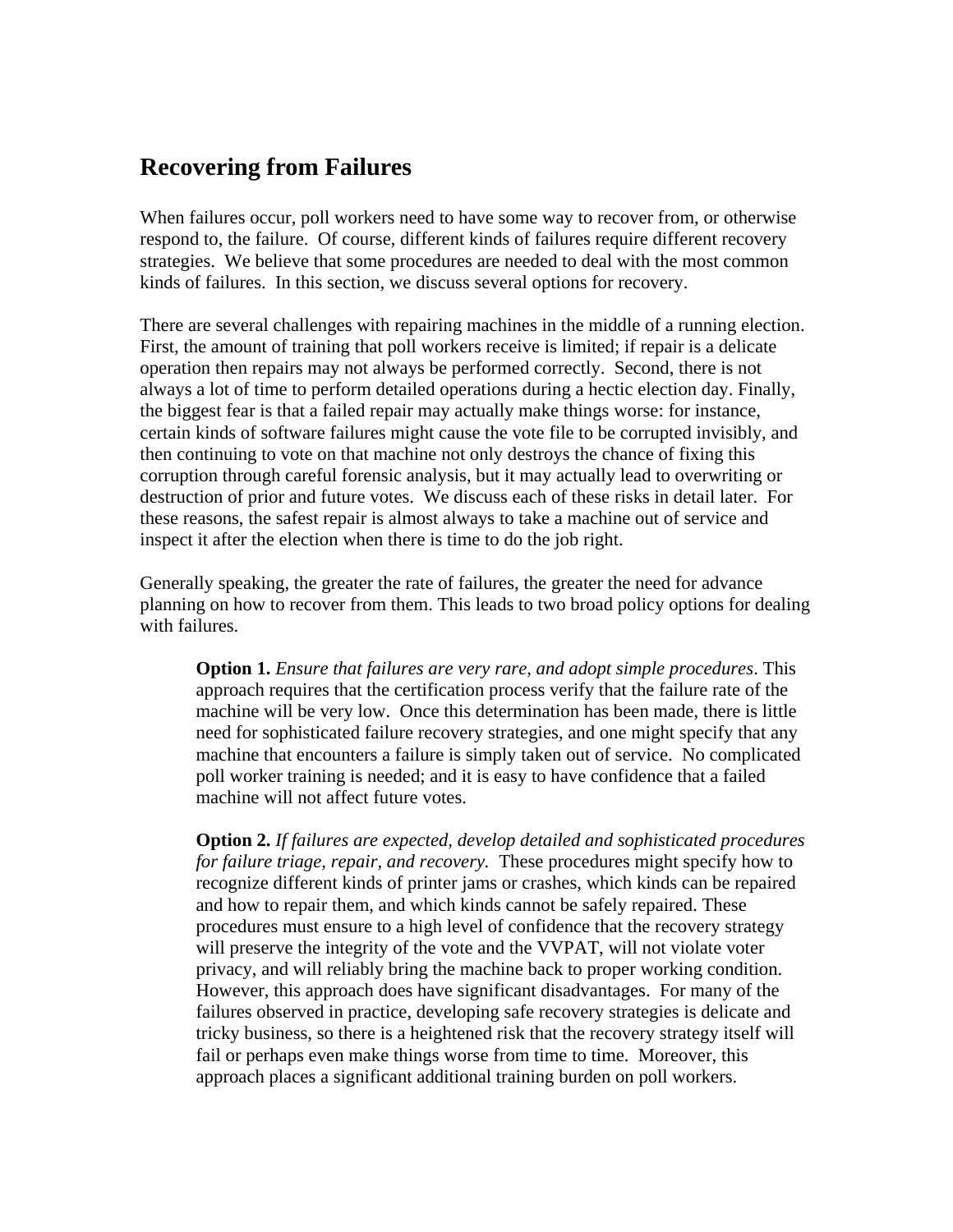There is a continuum between these two extremes. The decision of what approach to follow will likely need to be made on pragmatic grounds. Our inclination would be to recommend striving to get as close to Option 1 as possible, and wading into the morass of recovery and repair only when necessary, but such decisions will need to make on a caseby-case basis.

#### *Recovering from Software Failures*

**Availability.** We note that, if failures are common, taking failed machines out of service may lead to a very substantial shortage of machines. For instance, suppose that our response to all software failures was to take the machine out of service (and in the absence of fairly exhaustive understanding of the code, this is generally the safest response). Then the software failure rate observed during the June 20th volume tests would suggest that a significant number of machines would have experienced at least one failure by the end of election day, and have been taken out of service. Some precincts particularly those with only a single machine per precinct—might have been left with no working machines by the end of election day. Voters at those precincts might have to cast provisional ballots but the disruption, especially for disabled voters, could be considerable.

Our calculations suggest that, if machines are taken out of service upon any software failure, then the software failure rate observed on June 20th is untenable. Either the software quality must be dramatically improved, or strategies for recovering from software failures must be developed, or both.

**Reboot and recovery.** Unfortunately, it is not at all clear how to safely recover from arbitrary software failures. The most obvious strategy might be to reboot the voting machine and continue using it. The problem, though, is that rebooting and continuing on is in general quite dangerous in a mission critical situation like an election.

What's wrong with rebooting after an arbitrary error? We just don't know. Without knowing the error and without study of the code, we are flying blind. We cannot even list the things that *could* go wrong, let alone estimate the likelihood of any of them. One problem is that it might lead to the destruction of votes. If the software crashed just as it was writing to electronic storage, it is possible that the vote file system might become corrupted. In this case, rebooting and continuing on could, depending upon the precise error and the file format, lead to greater corruption. In this scenario, rebooting turned a software failure that affected at most one voter into an incident that could potentially affect every vote cast on the machine. This is certainly a worst-case scenario; however, it is not impossible.

Another problem with rebooting is that it might make it much harder for forensic methods to track down the cause of the error and to recover the vote that was being cast (if any) during the failure.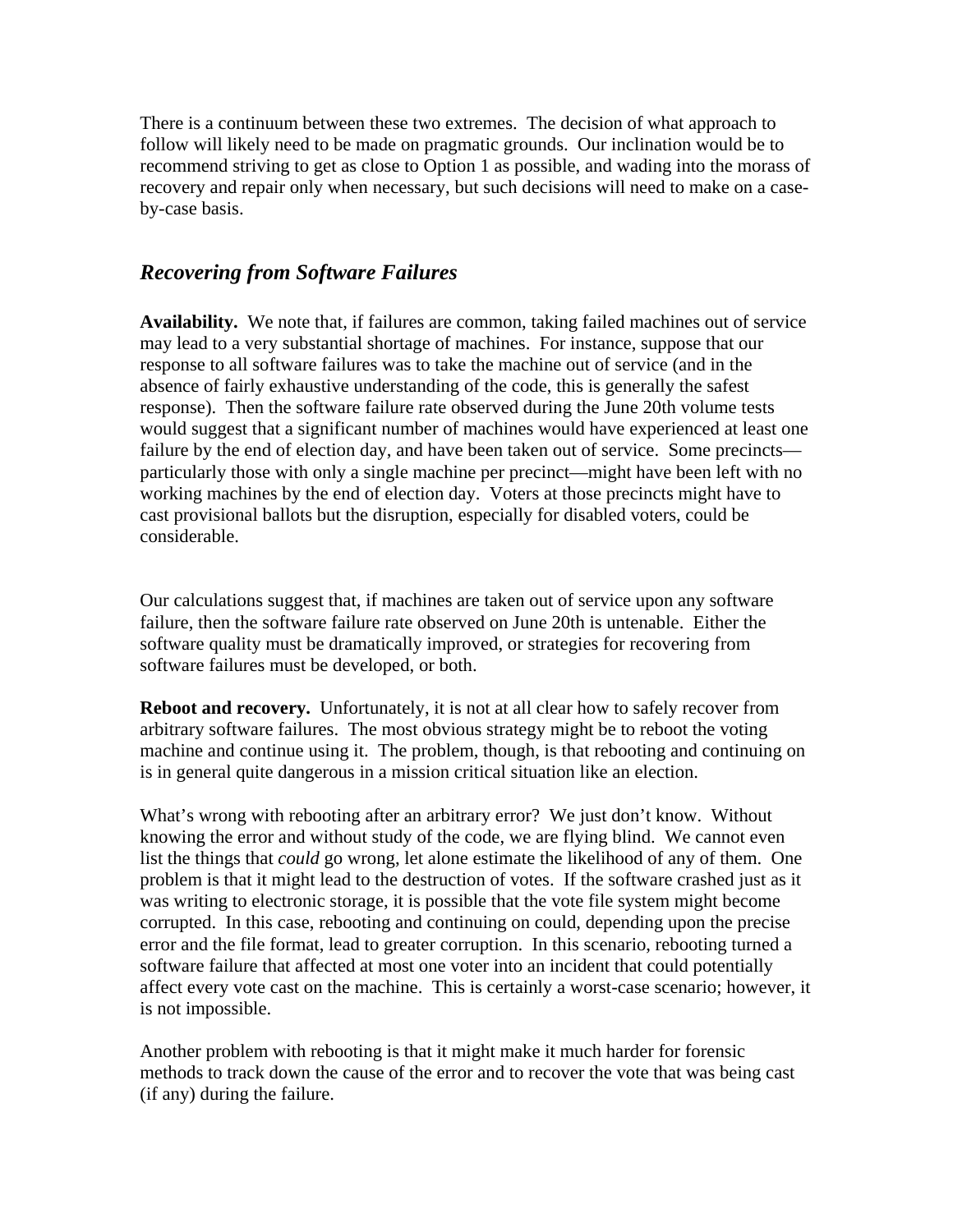Of course, it is also possible that none of these would happen. There are certainly failure modes where rebooting is reasonable. If the cause of the failure is known in advance, then it can be studied, and in many cases it may be possible for technical experts to confirm that rebooting is a demonstrably safe recovery strategy for this specific cause of failure. For instance, we might be able to verify that some particular bug can only be triggered during initial vote selection, before anything has been indelibly printed or written to permanent storage, and verify that rebooting will return the system to a knownsafe state.

In general, for bugs that have been seen before and have become familiar, it will be possible to investigate them, and recommend safe procedures for recovery. But then again, bugs that are frequent enough to be familiar *really ought to be fixed*, and hence there should be none of them! Hence, we should *presume that all failure and crashes are unexpected*, and for unexpected failures, the only truly safe way of dealing with them is to immediately take the machine out of service.

No matter what recovery strategy is adopted, we recommend that the method for dealing with failures be thought through in advance and documented in detail as part of the procedure manual for that particular voting system. Like any other procedure, recovery procedures affect the integrity of the voting system as a whole. It would be appropriate for evaluation of whether the suggested recovery procedures are fit for purpose to be included within the scope of the certification process.

We suggest that the vendor provide supporting documentation and present evidence that the suggested recovery procedures are safe and adequate. The procedure manual that was submitted as part of the application for certification of the TSx is deficient in this regard, providing no guidance on how to deal with software failures.

It would be helpful if the DRE were to generate an audit log entry any time it is rebooted, and for this audit log entry to contain the number of ballots currently stored in the ballot file and the time at which the reboot was requested. It would also be helpful if the DRE were to try to generate an audit log entry (including the number of ballots currently stored, and information about the error) before crashing, where possible, though we recognize that this may not be feasible for many kinds of software failures.

**Re-voting.** Another vexing problem with recovering from software failures is that there is no clear, general way for a poll worker to determine whether the voter's vote was recorded before the failure. We are very concerned that many of the software failures encountered in the June 20th test violate this crucial requirement. Some of the failures led to a crash after a ballot had been cast; some led to a crash before the voter had begun voting; yet the screens displayed after the crash gave no obvious way to distinguish between these two situations. What can a poll worker do when they are called over after such a failure?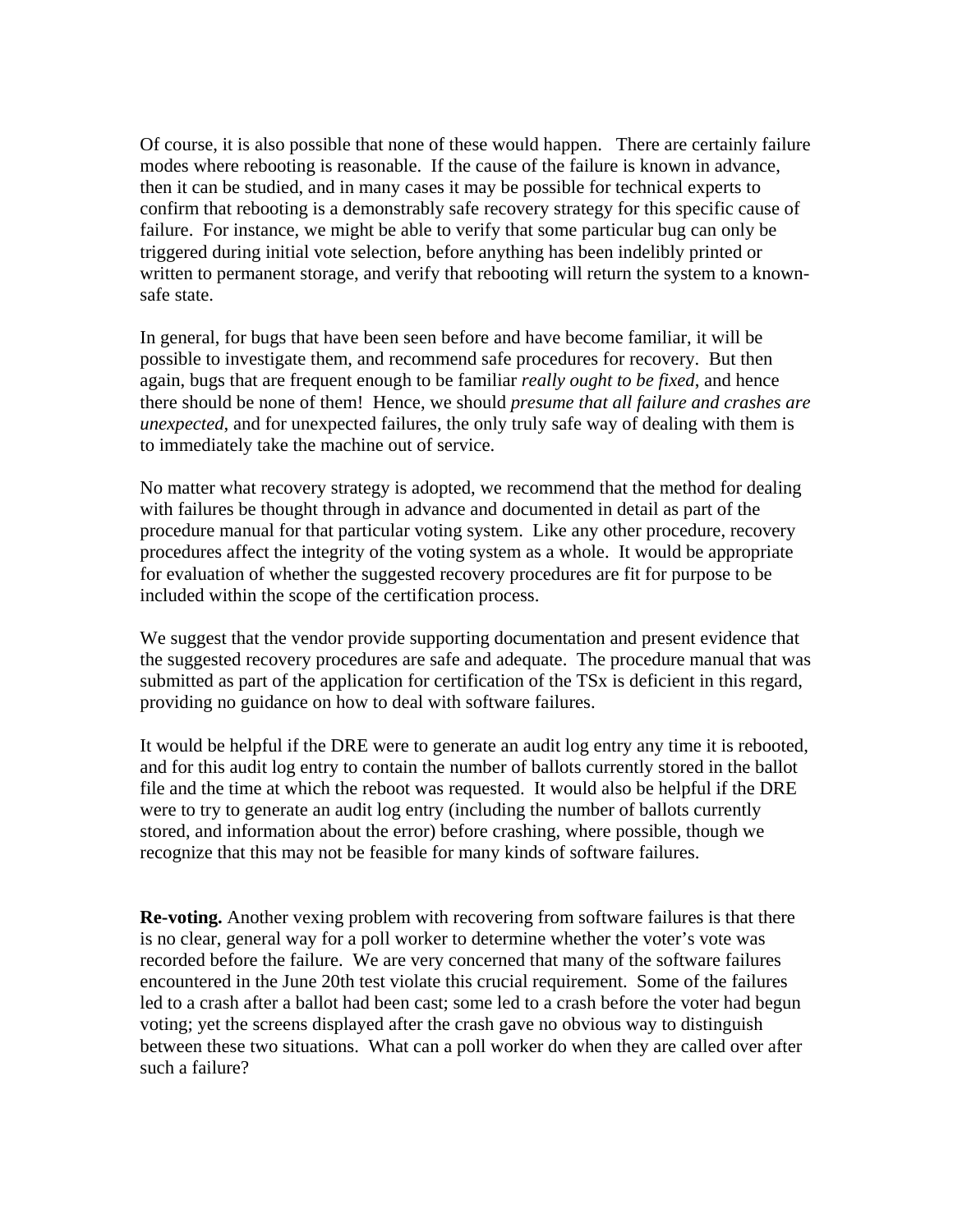The problem is that in many cases the poll worker has no way to tell whether the voter has actually cast a ballot or not: the machine provides no indication of this essential fact, and often cannot do so. This leaves the poll worker with a difficult conundrum: if a ballot has been cast, then the voter should not be allowed to vote again; but if not, then the voter definitely should be permitted to vote again. Yet in many case these two scenarios are essentially indistinguishable, at least with respect to any evidence the poll worker may have. The poll worker is in a tight spot with little assistance. We studied the suggested procedures for use of the TSx, and we did not find any guidelines that would help a poll worker decide how to resolve this dilemma.

Also, voters who were affected by these failures might become upset, and understandably so, if they were to realize that there is no way to tell whether their vote had actually been recorded.

We do not have a good solution to this problem. It seems the only effective defense is to make the machines as reliable as possible, so that software failures are as rare as possible. When software failures do occur, the most plausible option we can see is have the voter vote again provisionally and decide later whether to count the provisional ballot, but it is not clear that waiting will provide any additional guidance about whether the provisional ballot should be counted or not.

#### *Recovery from Printer Jams*

**Risks.** Recovering from printer jams generally involves opening up the printer unit and manipulating the paper tape. This is a sensitive operation. It is analogous to opening up a paper ballot box in the middle of an election and inspecting and manipulating the ballots contained therein. If not performed properly, this could endanger vote integrity and privacy.

Fixing paper jams also poses risks to ballot secrecy, as the poll worker performing this step has an opportunity to see the contents of previously printed VVPAT record. A poll worker who is left to fix a paper jam on her own could potentially inspect several VVPAT records (if the jam prevented them from being spooled into the security canister), and because these are recorded in sequential order, the poll worker may be able to connect these with specific voters. Even a well-intentioned poll worker may be unable to avoid noticing the contents of the VVPAT record most recently printed, and this reveals how the last voter voted. As the State Consultant's Supplemental Report regarding the TSx stated, "In this [upper] jam condition, the audit records are visible to the poll worker clearing the jam."

**Mitigations.** One effective way to mitigate these integrity and privacy risks would be to apply two-person controls whenever the printer unit must be opened to clear a jam (or for any other reason). This process could be monitored by at least one other poll worker, who could ensure that the procedure is performed correctly without deliberate peeking. Repairs should not be performed out of sight of observers.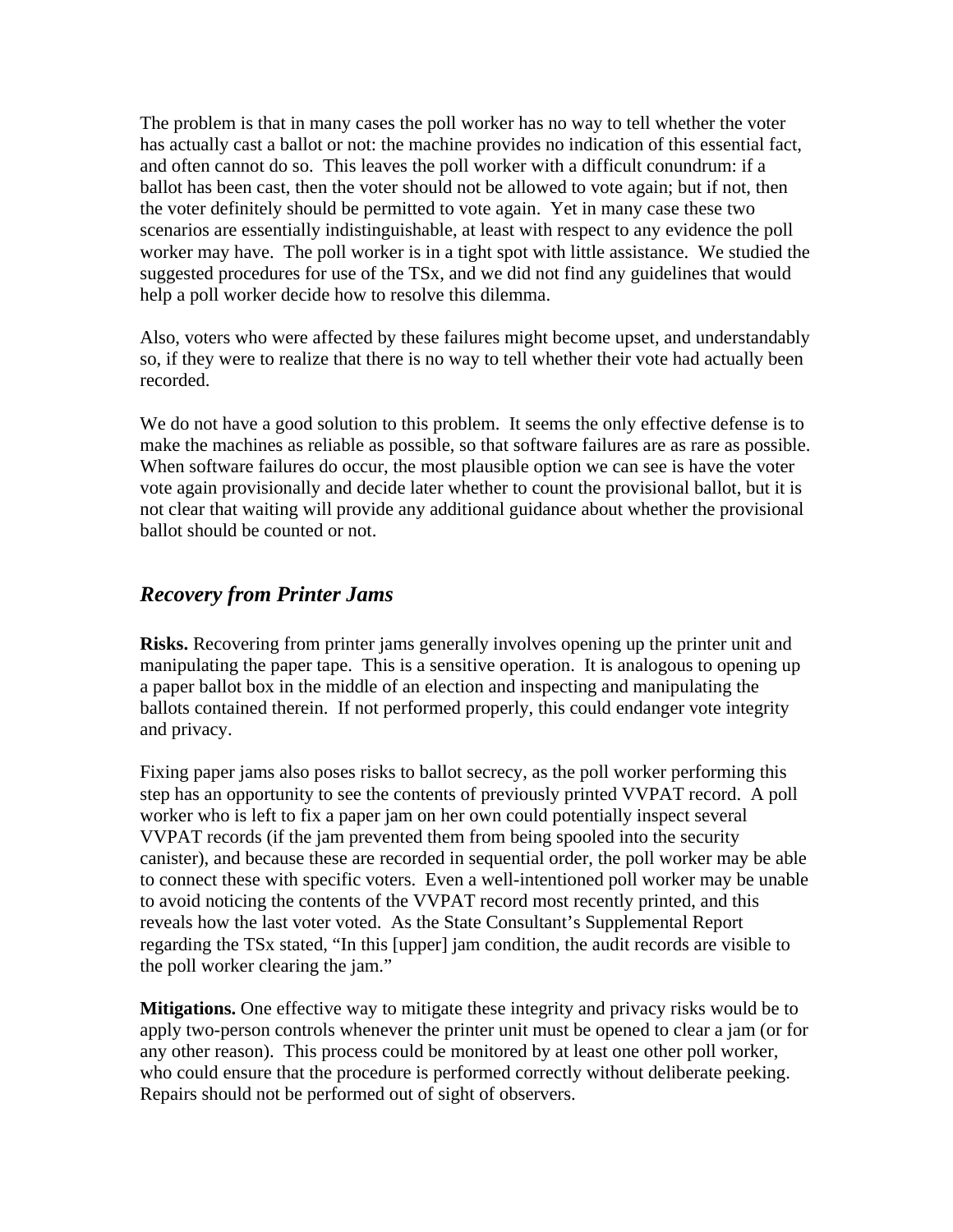It would also be helpful to have poll workers keep a log any time they clear a paper jam. The log entry would list the cause of the error, the date and time, the machine ID, the identity of the poll workers who performed the repair, and how many VVPAT records were destroyed or otherwise affected, if apparent. Also, it would be helpful for DRE machines to generate an audit log entry whenever the printer unit is opened or closed. The audit log should be designed so it is possible to determine the number of ballots cast before each such event.

The proposed procedures manual for the TSx, as provided in the application for certification, mandates that at no time should the security canister ever be opened (e.g., to clear a paper jam). Instead, it suggests that the canister be replaced if necessary, and the old canister be stored in the election returns bag. We laud this provision; it seems thoughtful and appropriate.

## *Generic Strategies for Dealing with Failures*

In general, it may be useful to establish a procedure for poll workers to keep records on all failures or anomalous events of any kind (including both printer jams and software failures). The poll worker might record the time, what went wrong, and what remediation was used. This would make it possible to perform analysis of these records after the election and to measure the reliability of voting machines as they are used in the field. This kind of quantitative-driven reliability assessment would enable election officials to focus in on the most common failures, to compare the reliability of different systems, and to plan for future elections. Such an effort might lead to long-term improvements in overall system reliability.

It may make sense to mandate that a manual audit of the VVPAT records be performed for any machine that experiences a crash or software failure of any kind, and any discrepancies be investigated thoroughly and reconciled. These audits would follow the same process as the 1% manual recount audit, but audits of failed machines should be in addition to the precincts selected for the 1% audit, not a replacement for part of the 1% audit. The reason is that the effects of software failures are generally unpredictable, and the vote file stored on a machine that has experienced a software failure is inherently somewhat suspect.

In general, we recommend that procedures be developed regarding how to handle failures during election day. A good guiding principle would be: If a failure occurs that is not covered by the procedures, a call to a county official should be placed for guidance, or failing that—the machine should be taken out of service. These procedures might also specify other conditions when a machine is automatically taken out of service (e.g., if it experiences multiple failures).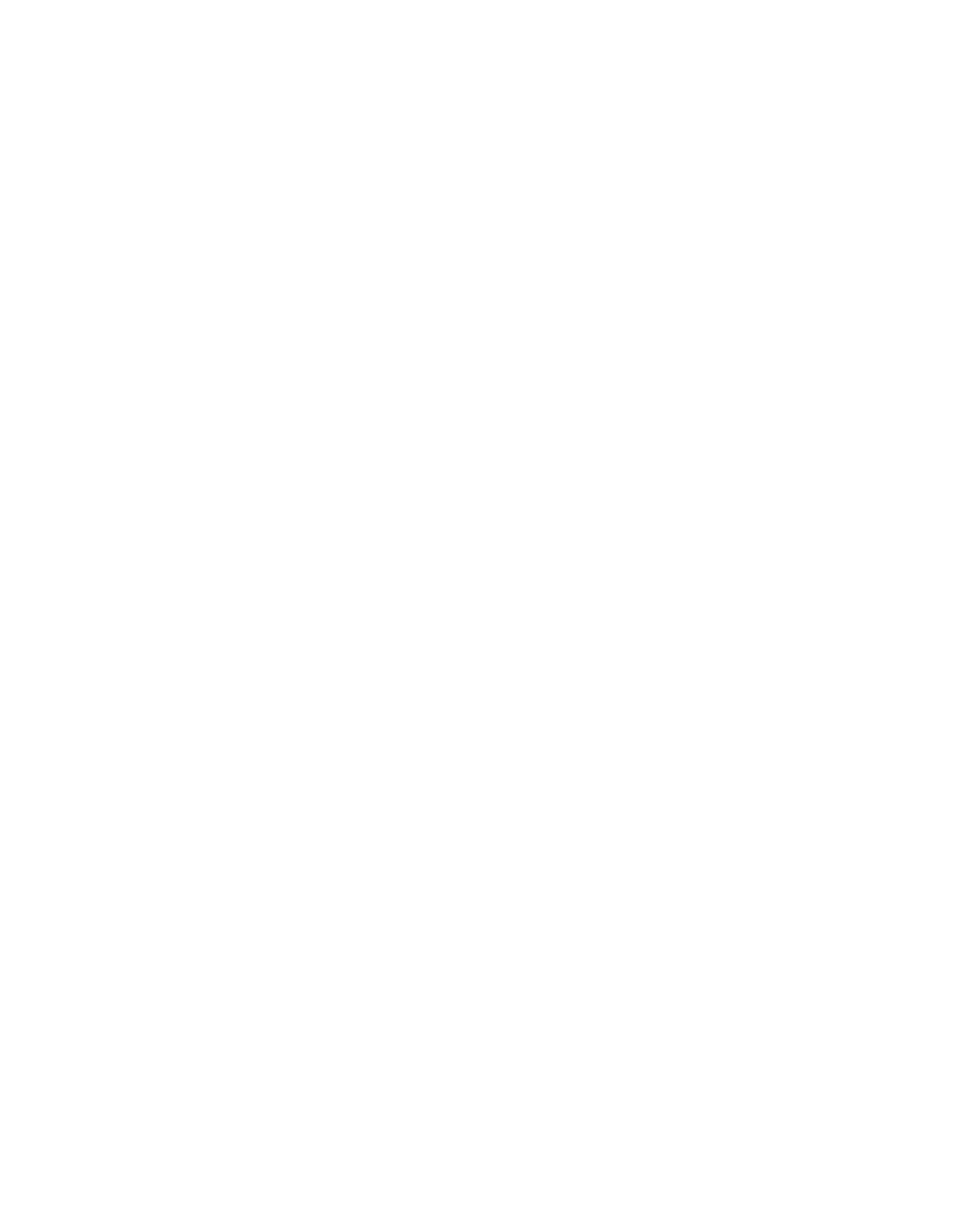# **Refining the Volume Testing Methodology**

We believe the June 20th test provides an excellent framework for volume testing and for reliability testing in general, and we recommend that this framework be adopted for future reliability tests, with several refinements described below.

**Expanded data collection.** First, collecting a little bit of additional data regarding failures would have made it possible to perform more powerful data analysis. In addition to the fields collected on the June 20th test, we recommend collecting several additional fields about each incident:

- 1. the wallclock time at which each failure occurred;
- 2. the number of votes cast/stored up until this point (this might be obtained, e.g., by reading the protective counter);
- 3. the identity of the tester whose testing caused the failure;
- 4. answers to several standard questions, to be asked of the tester after each failure:
	- At what stage in this process did the failure manifest itself?
	- Did you see a printed VVPAT record appear?
	- Had you hit the "cast" button?
	- Did it print "Verified" on the VVPAT record?
	- Did the screen provide confirmation that the ballot was cast successfully?
- 5. a photograph of the screen when the error occurred and,
- 6. a more detailed description of each failure, if possible (e.g., in the case of paper jams, where did the jam occur, and how many VVPAT records were affected?).

Second, it would be very helpful if the fields listed on the June 20th data reports were filled out more consistently. Many fields were missing or not filled out. For instance, the "time" field was often left blank. Also, some fields (e.g., the cause/type of error) were filled out in more detail by some recorders than by others.

In addition to information collected when a failure is encountered, we suggest collecting some additional information from each machine after the end of the testing period. For each machine, this would involve collecting:

- 1. the number of electronic ballot images stored in the vote file;
- 2. the number of VVPAT records marked as "Verified" that are stored in the canister;
- 3. the number of VVPAT records marked "Spoiled";
- 4. the number of VVPAT records that are marked as neither "Verified" nor "Spoiled", if any;
- 5. a copy of the audit log file, containing all audit log entries; and,
- 6. a copy of the vote file, containing all electronic ballot images.

Collecting this data is somewhat labor-intensive, but it enables more detailed data analysis.